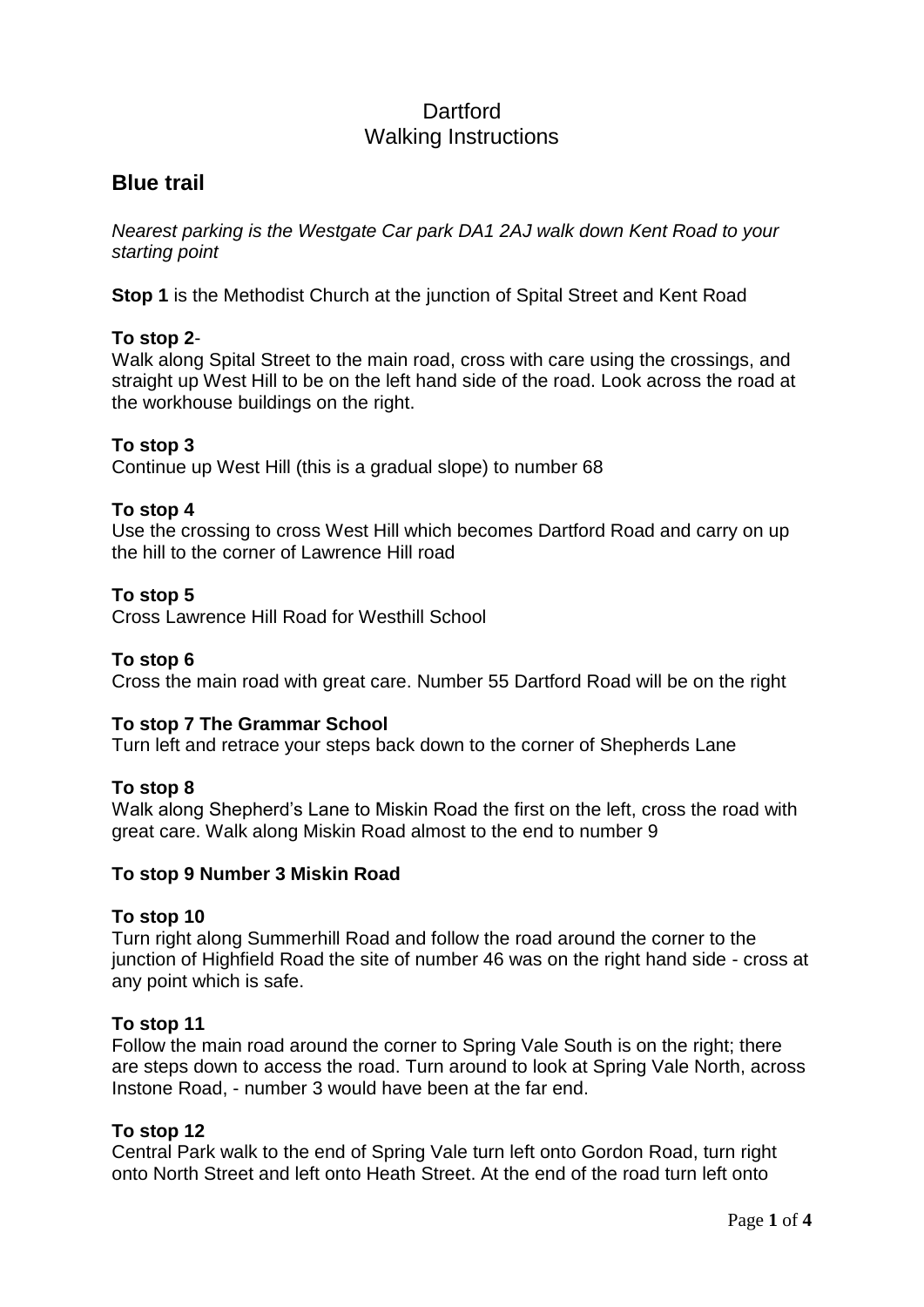Lowfield Street and cross the road with care. To access the park turn right down the alleyway.

### **To stop 13**

The Library Walk through the park to the library on your right at the entrance to the Park

### **To stop 14**

The War memorial is on the left as you look at the library

### **For stop 15**

ook across the road, where Iceland is now – this was the site of the YMCA hut

#### **To Stop 16 'The Cinema'**

Bear left and follow the road, Market Street, round the bend into Lowfield Street number 38 is on your left

### **To Point 17**

Turn around, if possible cross the road with care and walk up Lowfield Street to the junction with the High Street, number 3 would have been on the left hand side in this area.

#### **To point 18**

The Mason's Arms turn left at the top of Lowfield Street into Spital Street, the Mason's Arms – now Waterbridge Court was on the left hand side opposite the starting point of Kent Road.

Cross with care and return up Kent Road to the car park

# **Burgundy trail**

*If you use the Car park by the Rose 2017 DA1 1UP prices are 4 hours for £2, use the crossing before the bridge to go to point 1*

#### **Point 1**

Situated at the entrance of the current Merryweather Close

#### **Point 2**

Turn left and walk up Fulwich Road (a slight hill) this road has been renumbered so No.52 does not exist but was in the location

#### **Point 3**

Continue along Fulwich Road and turn right onto Great Queen Street and take the first left onto St Martin's Road number 38 is on the right hand side

#### **Point 4**

Continue along the road and take the first right onto St Alban's Road. St Alban's Church is on the right hand side at the junction of Colney Road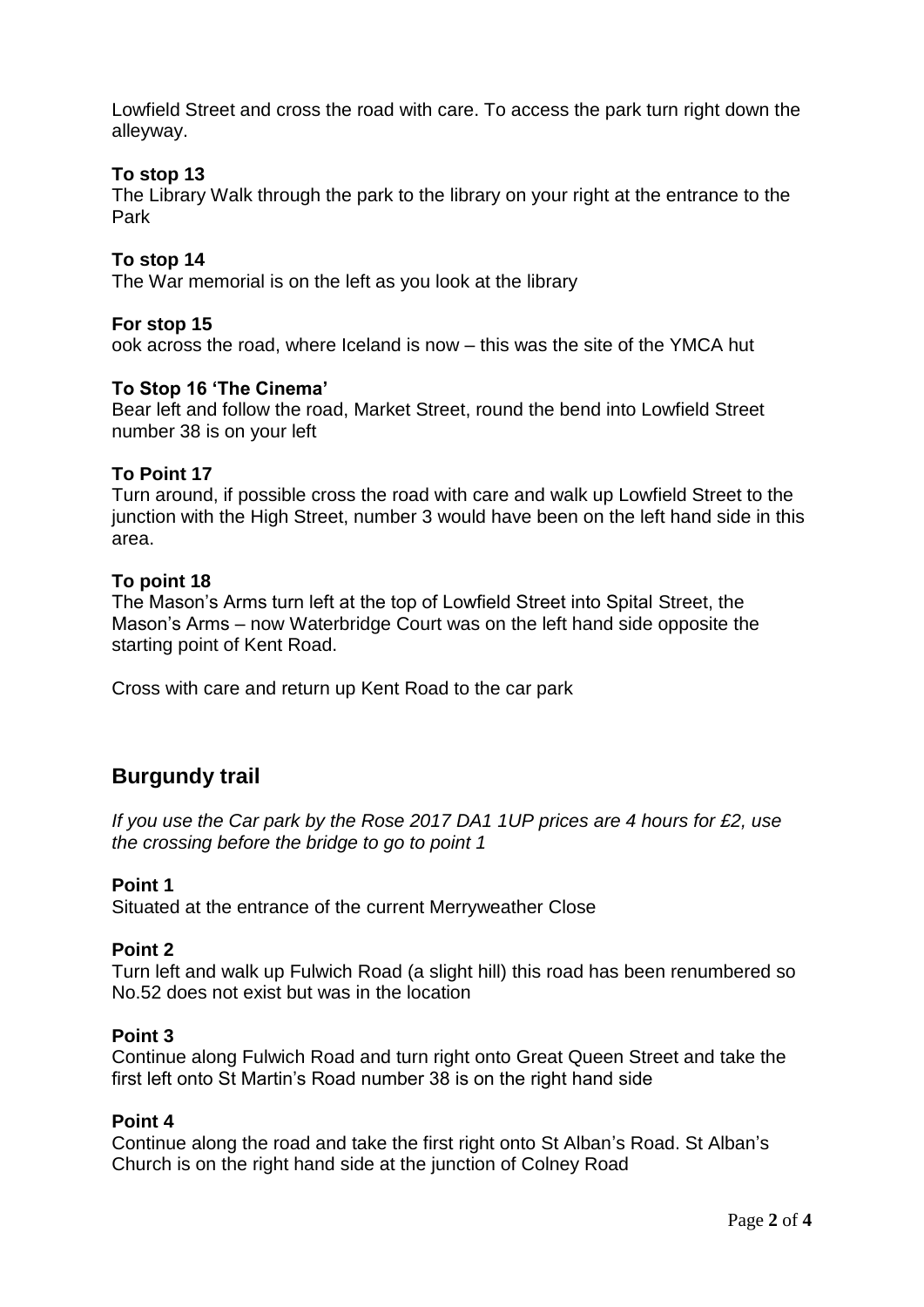# **Point 5**

Turn Left onto Colney Road, Waldeck Road is the first turning on the right and number 5 is on the left hand side

# **Point 6**

Retrace your steps and turn right onto Colney Road; slightly uphill; 138 Colney Road will be on the left hand side

### **To Point 7**

Continue to the end of Colney Road to the junction of St Vincent's Road and turn left, you will need to **cross this very busy road with great care.** Take the first right onto Carlisle Road, numbers 6 & 8 are on the right hand side after the junction with Howard Road.

### **To point 8**

Retrace your steps and take the first left ,Howard Road, number 94 would have been towards the end of Howard Road where numbers 104-106 are now on the right hand side

### **To point 9**

Continue to the junction of Barham Road, number 22 is just opposite the junction to the left

### **To Point 10**

Continue down Barham Road to the junction of St Vincent's Road, turn left and cross this busy road with care bear to the right and you are in the area of the Brent

### **To Point 11**

Continue along the Brent and cross Shenley Road, East Hill Cemetery is further up on your right, there is a side gate to access the cemetery.

### **To Point 12**

On leaving the Cemetery retrace your steps and use the crossing again, Number 1 The Brent is to your right at the top of Park Road

### **To Point 13**

take the first left, Park Road. Walk along Park Road and there is an alleyway on the left to Hesketh Park

### **To Point 14**

turn right out of Hesketh Park and return up Park Road, crossing the road with care turn left continue to Sussex Road which is the first road on the left.

### **To Point 15**

turn left at the top of Sussex Road, you are now on East Hill, the next road is York Road and the school is down the road on the left.